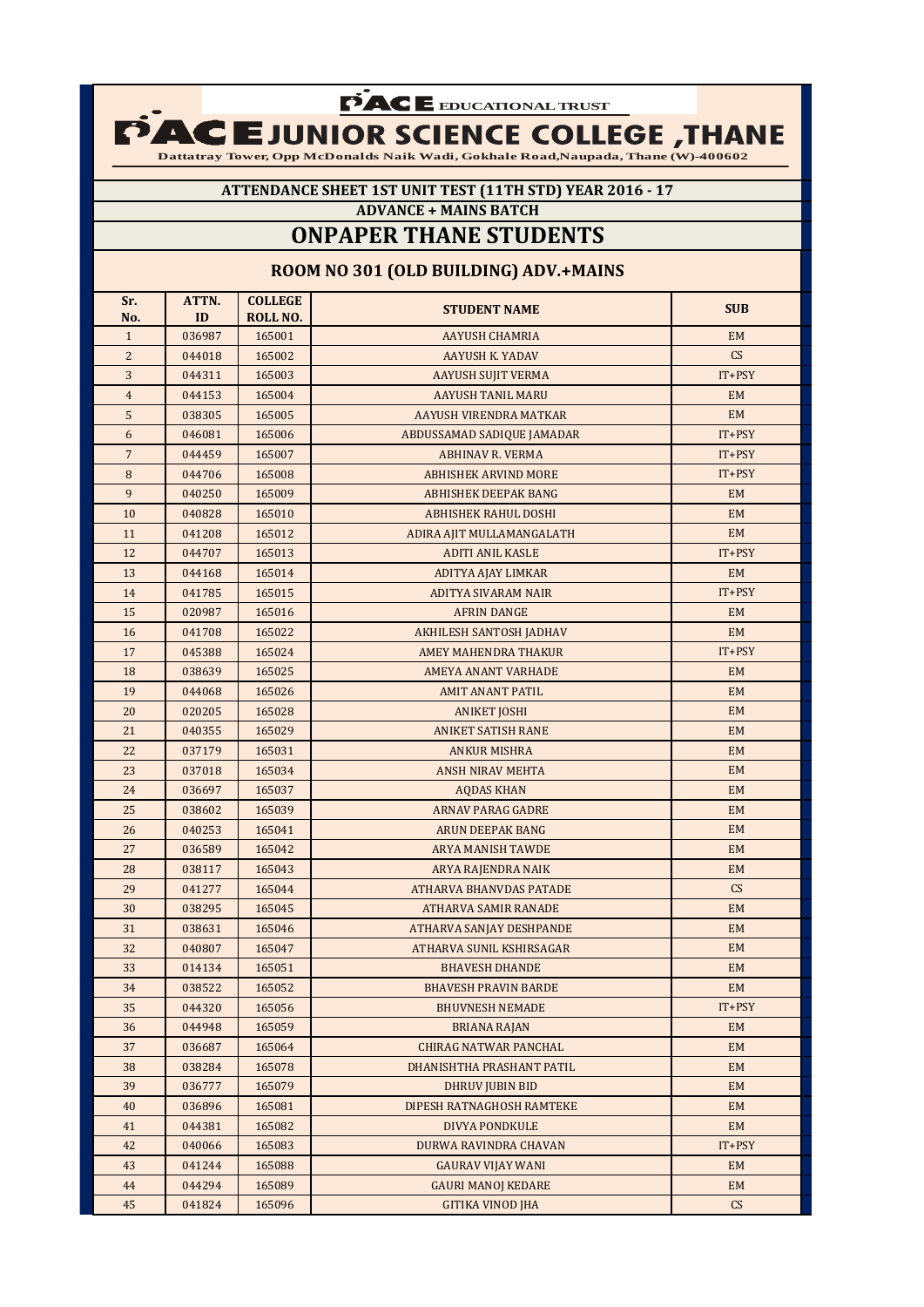| 46             | 045628         | 165097         | <b>GOPAL RAMDEV YADAV</b>             | $IT+PSY$                 |
|----------------|----------------|----------------|---------------------------------------|--------------------------|
| 47             | 038404         | 165101         | <b>GURPREET KAUR BHARJ</b>            | CS                       |
| 48             | 045527         | 165102         | <b>GURSHARAN KAUR SAINI</b>           | IT+PSY                   |
| 49             | 037154         | 165103         | <b>HARSH KALE</b>                     | <b>EM</b>                |
| 50             | 045829         | 165106         | <b>HIRAJ PRADEEP KHAWLE</b>           | IT+PSY                   |
| 51             | 044266         | 165107         | <b>HRITHIK ANIL GUPTA</b>             | <b>EM</b>                |
| 52             | 036979         | 165108         | <b>HRUSHIKESH SANJAY CHOPADE</b>      | $IT+PSY$                 |
| 53             | 036658         | 165109         | <b>ISHITA SANJAY TAMBAT</b>           | <b>EM</b>                |
| 54             | 036645         | 165116         | JAY JANAK MANEK                       | <b>EM</b>                |
|                |                |                |                                       |                          |
|                |                |                | ROOM NO 302 (OLD BUILDING) ADV.+MAINS |                          |
| Sr.            | <b>ATTN.ID</b> | <b>COLLEGE</b> | <b>STUDENT NAME</b>                   | <b>SUB</b>               |
| $\mathbf{1}$   | 045032         | 165117         | <b>JITIN JOHN CHARIVUKALAYIL</b>      | $IT+PSY$                 |
| $\overline{2}$ | 041514         | 165138         | <b>KETAKI ANIL URANKAR</b>            | <b>EM</b>                |
| 3              | 013445         | 165139         | <b>KETAKI YOGESH PATIL</b>            | <b>EM</b>                |
| $\overline{4}$ | 044443         | 165147         | <b>KOMAL HAJARE</b>                   | CS                       |
| 5              | 036906         | 165150         | KRISHNA RAMESH BHANUSHALI             | EM                       |
| 6              | 039716         | 165151         | KSHITIJA VINOD LADE                   | <b>EM</b>                |
| $\overline{7}$ | 040805         | 165152         | <b>KUBER KETAN JOSHI</b>              | <b>EM</b>                |
| 8              | 038636         | 165154         | KUNJAL MAHENDRA MAHAJAN               | <b>EM</b>                |
| 9              | 036737         | 165156         | <b>KUSHAGRA GAUTAM</b>                | <b>EM</b>                |
| 10             | 038308         | 165162         | <b>MANASI MANDAR PATANKAR</b>         | <b>EM</b>                |
| 11             | 037461         | 165165         | <b>MAYANK DHIRAJ CHOPRA</b>           | <b>EM</b>                |
| 12             | 039305         | 165166         | <b>MAYANK RAVINDRA CHOWDHARY</b>      | <b>EM</b>                |
| 13             | 022065         | 165167         | <b>MEET PREMJI MOTA</b>               | $IT+PSY$                 |
| 14             | 023756         | 165169         | <b>MIHIR NAGARE</b>                   | <b>EM</b>                |
| 15             | 044081         | 165172         | MITALI VINAYAK DALVI                  | $IT+PSY$                 |
| 16             | 037390         | 165173         | <b>MITEN SHAH</b>                     | EM                       |
| 17             | 044184         | 165180         | NAITIK PINAKIN THAKKAR                | $IT+PSY$                 |
| 18             | 044338         | 165181         | NILESH DINESH YADAV                   | $IT+PSY$                 |
| 19             | 044910         | 165183         | <b>OMKAR AVINASH BABREKAR</b>         | $IT+PSY$                 |
| 20             | 015372         | 165185         | OMKAR SHAILESH VARUDKAR               | <b>EM</b>                |
| 21             | 042194         | 165188         | PANDEY GOVIND PARASHURAM              |                          |
| 22             | 036921         | 165204         | POULAMEE ABHIJIT PAL                  | <b>EM</b>                |
| 23             | 038413         | 165205         | PRAJNA RAVINDRA NAYAK                 | CS                       |
| 24             | 037057         | 165207         | PRASAD BALKRISHNA GOLE                | $IT+PSY$                 |
| 25             | 041765         | 165208         | PRASANNA VIVEK TELAWANE               | EM                       |
| 26             | 044164         | 165209         | <b>PREET JAIN</b>                     | CS                       |
| 27             | 040208         | 165212         | PUJA PANIGRAHI                        | $IT+PSY$                 |
| 28             | 044285         | 165213         | <b>RACHEL AARON REUBEN</b>            | $\mathsf{CS}\phantom{0}$ |
| 29             | 042170         | 165214         | RAJAS SANJAY BHAVSAR                  | $IT+PSY$                 |
| 30             | 045390         | 165221         | RIDDHI SHASHANK CHAWAN                | $IT+PSY$                 |
| 31             | 038389         | 165224         | RITIKA RATHIN GHOSH                   | $\mathsf{CS}\phantom{0}$ |
| 32             | 038219         | 165225         | RIYA MILIND TASGAONKAR                | CS                       |
| 33             | 039851         | 165226         | ROHAN PARAG GHOSALKAR                 | EM                       |
| 34             | 022951         | 165227         | ROHAN SUNIL NEMADE                    | <b>EM</b>                |
| 35             | 042181         | 165229         | ROSHANI RAM CHABHRE                   | <b>EM</b>                |
| 36             | 045180         | 165231         | <b>RUTISH BALWANT PAWAR</b>           | <b>EM</b>                |
| 37             | 041145         | 165234         | SAHIL TULSIRAM CHOUDHARI              | $IT+PSY$                 |
| 38             | 036962         | 165235         | SAKSHEE SACHIN SAWANT                 | EM                       |
| 39             | 044263         | 165237         | <b>SALONI MUKESH GOYAL</b>            | <b>EM</b>                |
| 40             | 037195         | 165241         | <b>SAMIHAN NARENDRA APTE</b>          | <b>EM</b>                |
| 41             | 038190         | 165242         | SAMIKSHA K. SHETTY                    | <b>EM</b>                |
| 42             | 044982         | 165243         | SAMRUDDHI ARUN KASHIKAR               | EM                       |
| 43             | 038537         | 165245         | SARVESH RAMCHANDRA MANDAVKAR          | EM                       |
| 44             | 046181         | 165246         | SAURABH RAMESH YADAV                  | IT+PSY                   |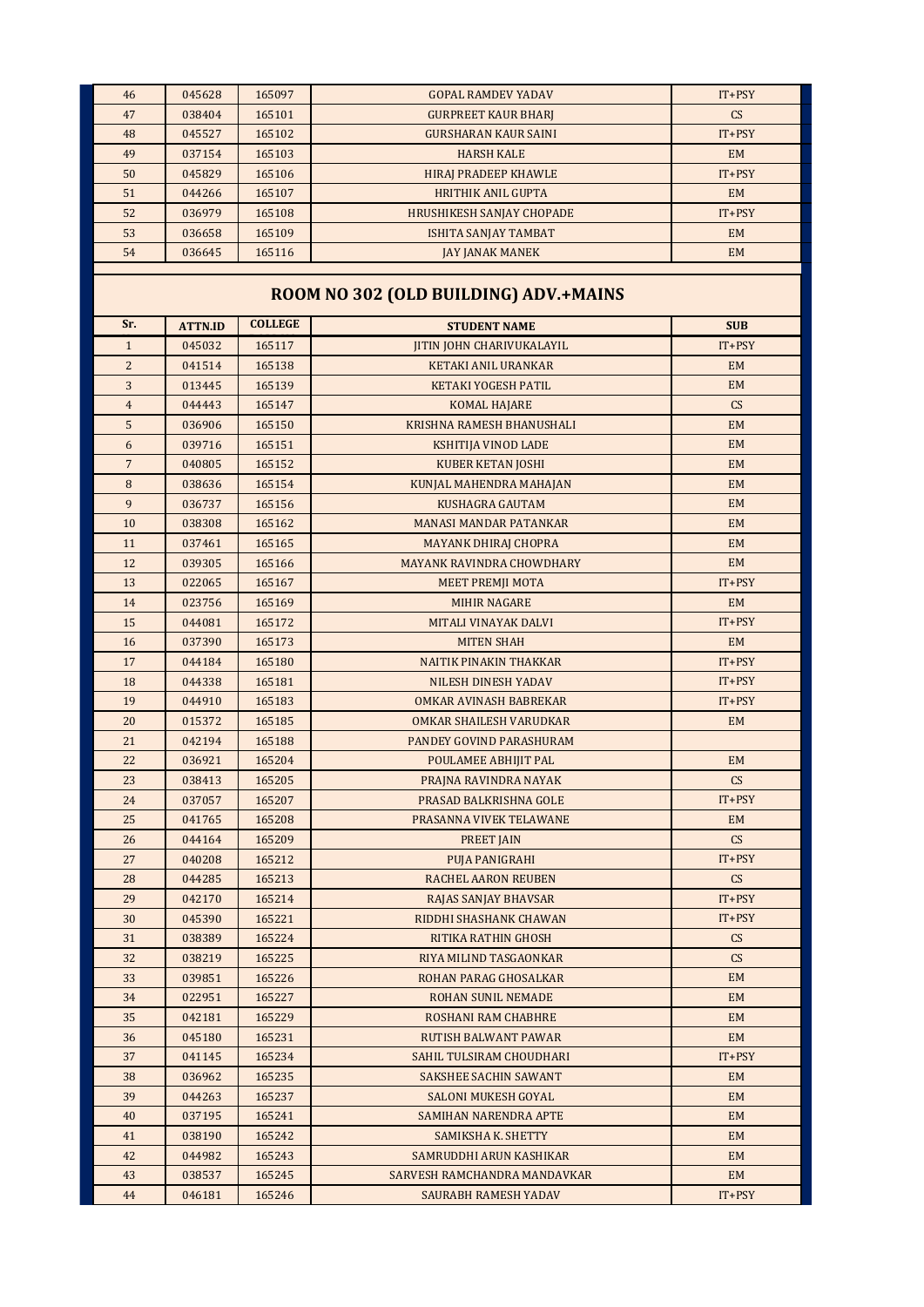| 45             | 040705                                | 165249         | <b>SHAGUN PRAVIN CHOUDHARI</b>    | <b>EM</b>  |  |  |  |
|----------------|---------------------------------------|----------------|-----------------------------------|------------|--|--|--|
| 46             | 018537                                | 165253         | <b>SHARDUL ANIL KHADYE</b>        | <b>EM</b>  |  |  |  |
| 47             | 015944                                | 165257         | <b>SHARVARI APTE</b>              | <b>EM</b>  |  |  |  |
| 48             | 045493                                | 165260         | <b>SHIRISH PADMA BOGA</b>         | <b>EM</b>  |  |  |  |
| 49             | 010533                                | 165261         | SHITHIL SUDARSHAN SHETTY          | <b>EM</b>  |  |  |  |
| 50             | 037143                                | 165262         | SHIVANI KAUSTUBH CHITALE          | <b>EM</b>  |  |  |  |
|                |                                       |                |                                   |            |  |  |  |
|                | ROOM NO 303 (OLD BUILDING) ADV.+MAINS |                |                                   |            |  |  |  |
| Sr.            | <b>ATTN.ID</b>                        | <b>COLLEGE</b> | <b>STUDENT NAME</b>               | <b>SUB</b> |  |  |  |
| $\mathbf{1}$   | 043887                                | 165263         | <b>SHLOKA KETAN HAJARE</b>        | <b>EM</b>  |  |  |  |
| $\overline{2}$ | 038434                                | 165264         | SHRAVYA SURESH AJILA              | <b>EM</b>  |  |  |  |
| 3              | 039602                                | 165265         | <b>SHREYAS DHANANJAY DESHMUKH</b> | <b>EM</b>  |  |  |  |
| $\overline{4}$ | 039235                                | 165266         | <b>SHREYAS VIJAY JADHAV</b>       | <b>EM</b>  |  |  |  |
| 5              | 040079                                | 165267         | SHRIDHAR TUKARAM BAGAL            | <b>EM</b>  |  |  |  |
| 6              | 040095                                | 165268         | SHRINIVAS ANAND ACHARYA           | <b>EM</b>  |  |  |  |
| $\overline{7}$ | 039206                                | 165269         | <b>SHRIYA SHRIPANNAVAR</b>        | <b>EM</b>  |  |  |  |
| 8              | 036904                                | 165270         | SHRUTI AJAY BHOSLE                | <b>EM</b>  |  |  |  |
| 9              | 041600                                | 165271         | <b>SHUBHAM ANAND BAGDARE</b>      | <b>EM</b>  |  |  |  |
| 10             | 037178                                | 165274         | <b>SIDDHARTH PAWAR</b>            | <b>EM</b>  |  |  |  |
| 11             | 043845                                | 165276         | <b>SIMRAN WALELE</b>              | IT+PSY     |  |  |  |
| 12             | 038310                                | 165285         | SWAPNIL MADAN VAIDYA              | <b>EM</b>  |  |  |  |
| 13             | 037155                                | 165286         | SWETHA ANNASAMUDRAM               | <b>EM</b>  |  |  |  |
| 14             | 036586                                | 165287         | <b>TANISH PRATIK CHUBE</b>        | <b>EM</b>  |  |  |  |
| 15             | 044161                                | 165292         | TRIPTI KRIPANAND MISHRA           | <b>EM</b>  |  |  |  |
| 16             | 045760                                | 165293         | UTKARSH NILESH GOHIL              | $IT+PSY$   |  |  |  |
| 17             | 041314                                | 165294         | VAIBHAV DATTATRAYA DEOKAR         | IT+PSY     |  |  |  |
| 18             | 037311                                | 165295         | <b>VAIBHAVI VIJAY KUNDLE</b>      | <b>EM</b>  |  |  |  |
| 19             | 040931                                | 165296         | VAISHNAV ANAND MULAY              | CS         |  |  |  |
| 20             | 042452                                | 165297         | <b>VANDIT SHAH</b>                | <b>EM</b>  |  |  |  |
| 21             | 044189                                | 165300         | <b>VISHAL ARUN CHAVAN</b>         | IT+PSY     |  |  |  |
| 22             | 038264                                | 165310         | YASH ATIN KULKARNI                | <b>EM</b>  |  |  |  |
| 23             | 045756                                | 165311         | YASH DEEPAK KORI                  | IT+PSY     |  |  |  |
| 24             | 045522                                | 165312         | YASH SUDHAKAR SUTAR               | IT+PSY     |  |  |  |
| 25             | 041420                                | 165313         | YASH SUHAS SHINDE                 | <b>EM</b>  |  |  |  |
| 26             | 037053                                | 165314         | YASH TUSHAR KOLAMBE               | <b>EM</b>  |  |  |  |
| 27             | 045532                                | 165315         | YASH VILAS CHAVAN                 | <b>EM</b>  |  |  |  |
| 28             | 045416                                | 165316         | YUVRAJSINGH RAMSINGH RAJPUROHIT   | CS         |  |  |  |
|                |                                       |                |                                   |            |  |  |  |

# **ROOM NO 201 (OLD BUILDING) ADV.+MAINS**

| Sr.             | <b>ATTN.ID</b> | <b>COLLEGE</b> | <b>STUDENT NAME</b>         | <b>SUB</b> |
|-----------------|----------------|----------------|-----------------------------|------------|
| $\mathbf{1}$    | 036563         | 165317         | <b>ZARRAR SAMEER KAZI</b>   | <b>EM</b>  |
| $\overline{2}$  | 038372         | 165319         | <b>AABHA DINESH RANADE</b>  | <b>EM</b>  |
| 3               | 041004         | 165320         | <b>AADESH ANAND</b>         | <b>EM</b>  |
| $\overline{4}$  | 038329         | 165321         | AARYAN ASHISH SARAWGI       | CS         |
| 5               | 039744         | 165322         | AAYUSH SAMIR PARIKH         | <b>EM</b>  |
| 6               | 038199         | 165323         | ABDULLAH MUKADAM            | <b>EM</b>  |
| $7\overline{ }$ | 044358         | 165324         | <b>ABHINAV VENU PILLAI</b>  | <b>EM</b>  |
| 8               | 043890         | 165325         | ABHISHEK ANIL DESHMUKH      | $IT+PSY$   |
| 9               | 038424         | 165326         | <b>ADITYA ALOK PANDEY</b>   | <b>EM</b>  |
| 10              | 040521         | 165327         | ADITYA SRIDHAR IYER         | <b>EM</b>  |
| 11              | 038935         | 165328         | ADITYA SUBRAMANIAN          | <b>EM</b>  |
| 12              | 013917         | 165329         | <b>ADITYA SUNIL MENON</b>   | CS         |
| 13              | 039254         | 165330         | ADITYA VIKAS KULKARNI       | <b>EM</b>  |
| 14              | 040312         | 165332         | AKASH JITENDRA MAURYA       | <b>EM</b>  |
| 15              | 041616         | 165333         | <b>ALANKAR PRASHANT RAO</b> | <b>EM</b>  |
| 16              | 038569         | 165334         | <b>ALOK RAJPUROHIT</b>      | CS         |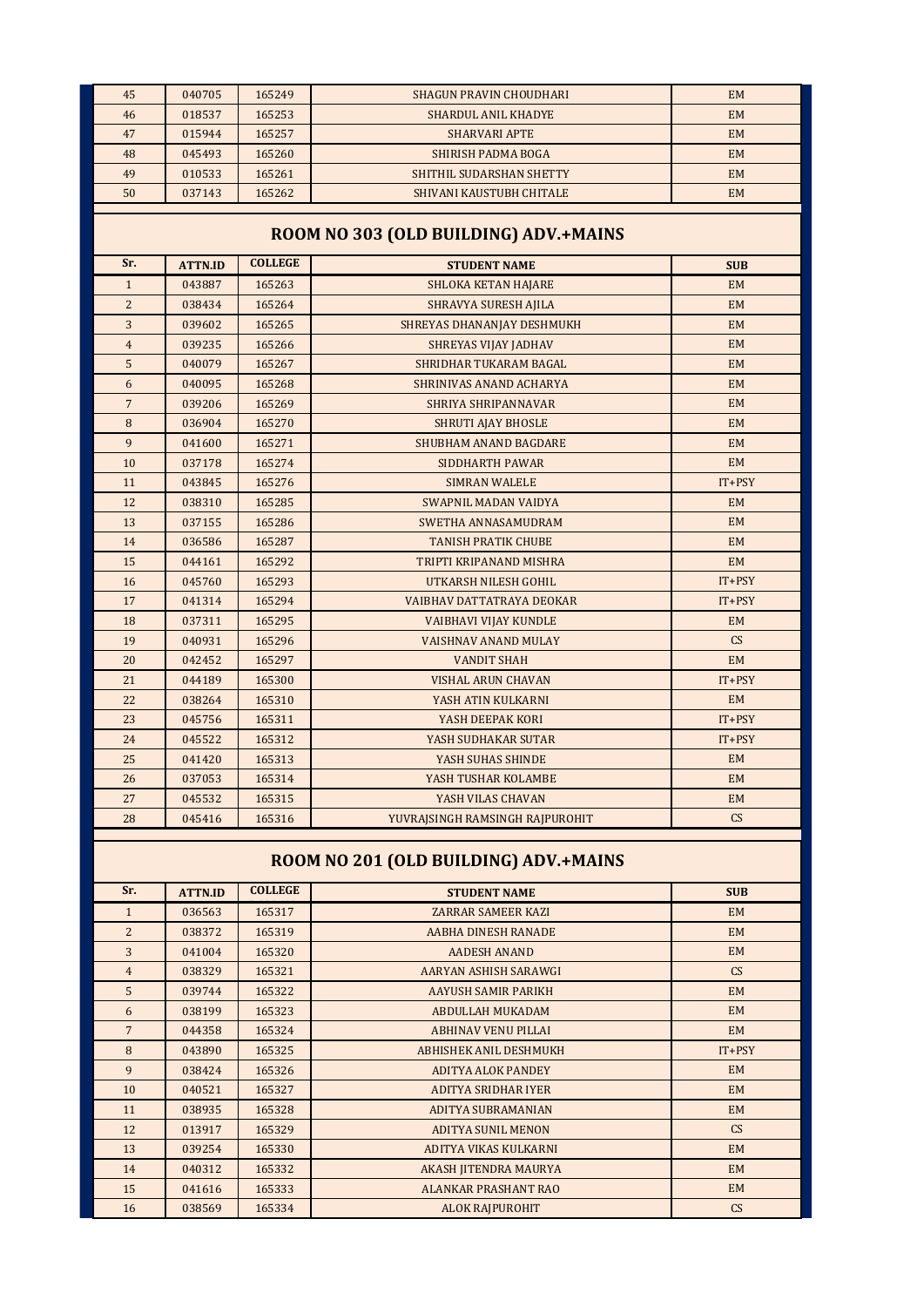| 17             | 040436         | 165335         | <b>AMEYA AINCHWAR</b>                 | CS                       |
|----------------|----------------|----------------|---------------------------------------|--------------------------|
| 18             | 022424         | 165336         | ANANYA DHARMENDRA MISHRA              | <b>EM</b>                |
| 19             | 038536         | 165337         | ANKIT JAYANT GUNDEWAR                 | CS                       |
| 20             | 044129         | 165338         | ANUSHKA VINOD CHAUBE                  | <b>EM</b>                |
| 21             | 038633         | 165339         | <b>ANVESHAK RATHORE</b>               | <b>EM</b>                |
| 22             | 038021         | 165340         | ARYAN BATHIJA                         | IT+PSY                   |
| 23             | 037318         | 165341         | <b>ARYAN GUPTA</b>                    | <b>CS</b>                |
| 24             | 038749         | 165342         | <b>ASHISH DINESH SINGH</b>            | <b>EM</b>                |
| 25             | 039090         | 165343         | ATHARVA RAJENDRA SANGLE               | <b>EM</b>                |
| 26             | 038412         | 165344         | <b>ATHARVA UMESH KHAIRE</b>           | <b>EM</b>                |
| 27             | 040771         | 165345         | <b>AVINASH SANJIV PRASAD</b>          | <b>EM</b>                |
| 28             | 029615         | 165346         | <b>AYUSH DEVENDRA TOMAR</b>           | <b>EM</b>                |
| 29             | 041552         | 165347         | AYUSHMAN MOOKHERJEE                   | CS                       |
| 30             | 039035         | 165350         | DEVANSH PRASHANT BANGAD               | CS                       |
| 31             | 037389         | 165351         | DEVANSHI KALPESH SAVLA                | <b>EM</b>                |
| 32             | 041391         | 165352         | <b>DHRUV BHANUSHALI</b>               | EM                       |
|                |                |                | ROOM NO 202 (OLD BUILDING) ADV.+MAINS |                          |
| Sr.            |                | <b>COLLEGE</b> |                                       |                          |
|                | <b>ATTN.ID</b> |                | <b>STUDENT NAME</b>                   | <b>SUB</b>               |
| $\mathbf{1}$   | 041068         | 165354         | <b>GRISHMA GIRISH DHAR</b>            | <b>EM</b>                |
| $\overline{2}$ | 042222         | 165355         | <b>HANSI SANGHANI</b>                 | CS                       |
| 3              | 038316         | 165356         | <b>HARSH ATUL KHARABE</b>             | CS                       |
| $\overline{4}$ | 045348         | 165357         | HARSHVARDHAN AGARWAL                  | <b>EM</b>                |
| 5              | 038200         | 165358         | HARSHVARDHAN KUMAR                    | <b>EM</b>                |
| 6              | 042089         | 165359         | <b>HIMARASHMI SHETTY</b>              | CS                       |
| $\overline{7}$ | 037181         | 165362         | <b>KARTIK JIGNESH SHETH</b>           | <b>EM</b>                |
| 8              | 041012         | 165363         | KARTIKEYA UMESH NIGAM                 | $IT+PSY$                 |
| 9              | 038523         | 165367         | LAKSHITA MAHESH KHETWANI              | <b>EM</b>                |
| 10             | 045410         | 165368         | LAKSHYA PRADEEP JAGIASI               | $IT+PSY$                 |
| 11             | 039122         | 165369         | MADHURA UDAY INAMDAR                  | <b>EM</b>                |
| 12             | 038481         | 165371         | <b>MAITREYI BHATTACHARJEE</b>         | <b>EM</b>                |
| 13             | 044257         | 165372         | <b>MANAS TANAJI MASKAR</b>            | $\mathsf{CS}\phantom{0}$ |
| 14             | 038913         | 165373         | <b>MANAV PRASHANT THAKKAR</b>         | CS                       |
| 15             | 038750         | 165374         | <b>MANGESH PATIL</b>                  | <b>EM</b>                |
| 16             | 036559         | 165375         | MANUSH MAHENDRA KALWARI               | EM                       |
| 17             | 019559         | 165376         | MIHIR SHRIDHAR DINGANKAR              | CS                       |
| 18             | 036561         | 165379         | NEHA RAJESH LAKHANI                   | EM                       |
| 19             | 037056         | 165380         | NINAD RAJENDRAKUMAR MARATHE           | CS                       |
| 20             | 044030         | 165381         | PRAHARSH VANKAWALA                    | IT+PSY                   |
| 21             | 044230         | 165382         | PRANAV JAGDISH AHUJA                  | CS                       |
| 22             | 037027         | 165383         | PRANAV MAHESH PARNERKAR               | CS                       |
| 23             | 044383         | 165384         | PRIYANKA DEVADIGA                     | <b>EM</b>                |
| 24             | 037194         | 165385         | PRIYANKA SANDEEP BAGADE               | <b>EM</b>                |
| 25             | 015299         | 165386         | <b>PUSHKAR RAUT</b>                   | EM                       |
| 26             | 038402         | 165387         | RAJAT RAVINDRA CHAUDHARI              | <b>EM</b>                |
| 27             | 045413         | 165388         | RIA RAHUL ASGEKAR                     | <b>EM</b>                |
|                |                |                | ROOM NO 101 (OLD BUILDING) ADV.+MAINS |                          |
| Sr.            | <b>ATTN.ID</b> | <b>COLLEGE</b> | <b>STUDENT NAME</b>                   | <b>SUR</b>               |

| Sr. | <b>ATTN.ID</b> | <b>COLLEGE</b> | <b>STUDENT NAME</b>        | <b>SUB</b> |
|-----|----------------|----------------|----------------------------|------------|
|     | 038201         | 165389         | RIDHISH HARSHAL THAKARE    | CS         |
|     | 027997         | 165390         | RISHABH SUNIL RATHI        | <b>EM</b>  |
|     | 045286         | 165391         | RITIKA MANGLA              | <b>EM</b>  |
|     | 044262         | 165392         | ROHAN DHONDIRAM SURYAGAN   | <b>EM</b>  |
|     | 037279         | 165393         | RUDRAKSHI RANJAN DESHPANDE | <b>EM</b>  |
| 6   | 018320         | 165394         | RUJUTA KARANJIKAR          | CS         |
|     | 038505         | 165395         | SAHIL SATYADEV ARYA        | <b>EM</b>  |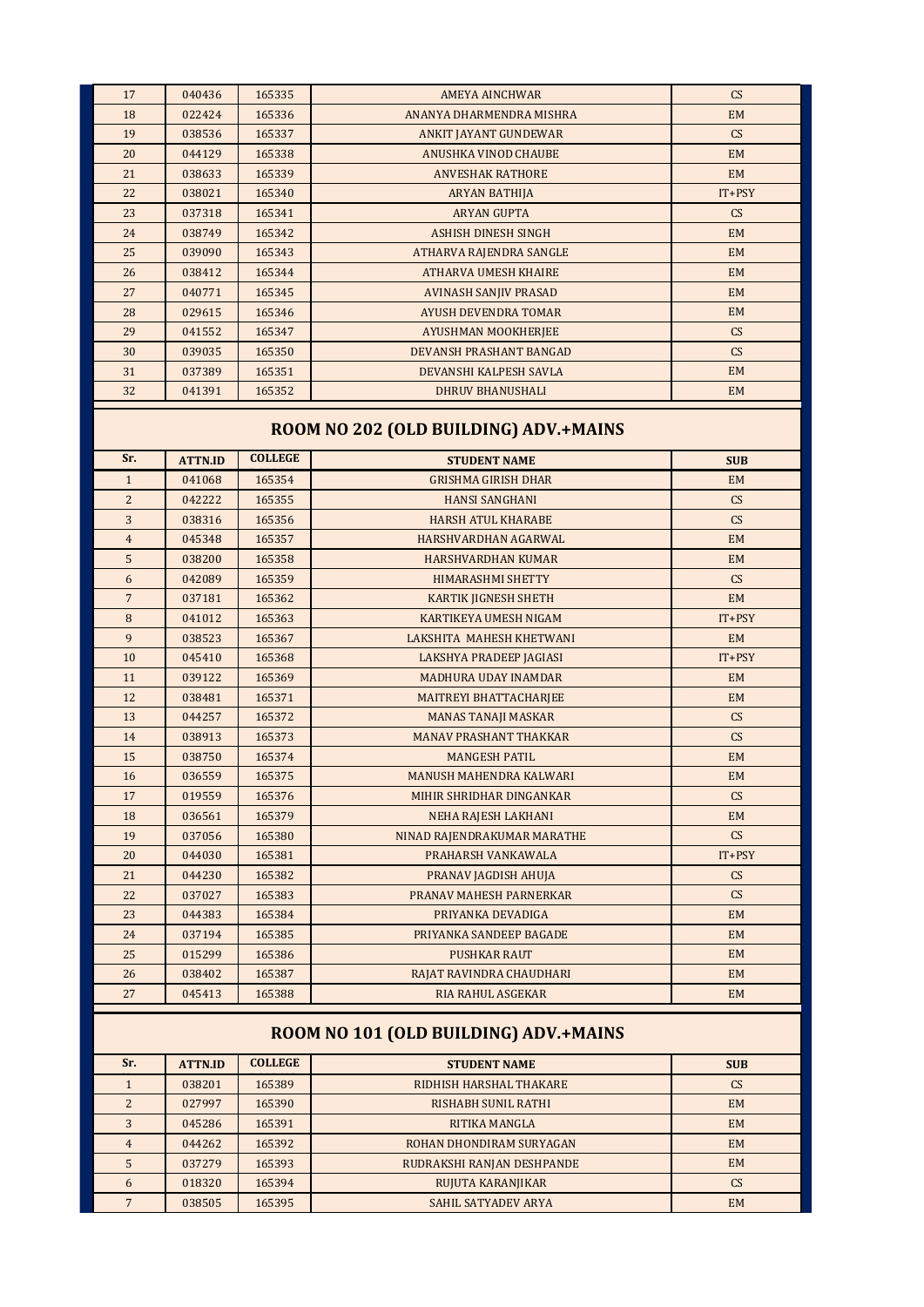| 8  | 041395 | 165396 | SANJANA SRINIVASA REDDY      | <b>EM</b>       |
|----|--------|--------|------------------------------|-----------------|
| 9  | 044255 | 165397 | <b>SASHA SAMEER SHINDE</b>   | <b>EM</b>       |
| 10 | 038375 | 165399 | <b>SHOUNAK BHATTACHARYA</b>  | CS              |
| 11 | 014131 | 165400 | <b>SHREYAS SRINIVASAN</b>    | <b>EM</b>       |
| 12 | 043138 | 165401 | <b>SHWETA RAMRAJ YADAV</b>   | <b>EM</b>       |
| 13 | 040843 | 165402 | <b>SIDDHARTH NAIR</b>        | IT+PSY          |
| 14 | 041613 | 165403 | SIDDHI RAVINDRA GHORPADE     | <b>EM</b>       |
| 15 | 038588 | 165405 | <b>SREELEKSHMI PRINCE</b>    | <b>EM</b>       |
| 16 | 038539 | 165406 | <b>SREERAG PRAFUL KONGOT</b> | <b>EM</b>       |
| 17 | 038302 | 165407 | SRISHTI RAKESH MITTAL        | <b>EM</b>       |
| 18 | 037067 | 165408 | <b>SUDESHNA ACHINTYA DAS</b> | <b>EM</b>       |
| 19 | 045638 | 165409 | <b>SUJEET SANJAY SAWKARE</b> | IT+PSY          |
| 20 | 038458 | 165411 | <b>SUNAMI SUNIT KOTIAN</b>   | <b>EM</b>       |
| 21 | 042274 | 165412 | <b>SUNIL PATEL</b>           | IT+PSY          |
| 22 | 038394 | 165415 | UTKARSH RAJESH DERHGAWEN     | EM              |
| 23 | 038534 | 165417 | VIDHI VISHAL KAPOOR          | EM              |
| 24 | 044077 | 165418 | VIGHNESH VINOD NAIK          | <b>EM</b>       |
| 25 | 038542 | 165419 | <b>VIREN RAJESH PATIL</b>    | <b>EM</b>       |
| 26 | 038452 | 165420 | <b>VYOM MANISH KULKARNI</b>  | CS              |
| 27 | 042500 | 165421 | YASH SHAH                    | $\mathsf{CS}\,$ |
| 28 | 044015 | 165422 | YASHPAL MOMAYA               | <b>EM</b>       |
| 29 | 037474 | 165423 | KAUSHAL VIJAY ATTAL          | CS              |
| 30 | 041334 | 165424 | SIDDHARTH CHOUDHARY          | CS              |
| 31 | 036967 | 165425 | AADITYA MAHADEVAN            | <b>EM</b>       |
| 32 | 041597 | 165426 | AAKANKSHA AGRAWAL            | <b>EM</b>       |
| 33 | 040673 | 165427 | <b>AAKASH RAMESH</b>         | <b>EM</b>       |
| 34 | 041245 | 165428 | <b>AAYUSH BIREN CHHEDA</b>   | <b>EM</b>       |
| 35 | 044191 | 165430 | <b>ABHA VITHALDAS</b>        | <b>EM</b>       |
| 36 | 037221 | 165431 | <b>ADITI MANISH JHA</b>      | <b>EM</b>       |
| 37 | 039118 | 165432 | ADITYA RAGHAVENDRA ACHAR     | CS              |
| 38 | 037250 | 165433 | ADITYA SHANTARAM SHINDE      | <b>EM</b>       |
| 39 | 044126 | 165435 | AKASH ASHOK MAURYA           | IT+PSY          |
| 40 | 040046 | 165436 | AKHILESH SHREEKANT HOSKERI   | CS              |
| 41 | 043870 | 165437 | <b>ANIKET AJIT YADAV</b>     | <b>EM</b>       |
| 42 | 039255 | 165438 | <b>ANIKET SANJAY SINGH</b>   | <b>EM</b>       |
| 43 | 041703 | 165439 | ANURAG RAKESHKUMAR TIWARI    | <b>EM</b>       |
| 44 | 044099 | 165440 | <b>APURVA ASHOK BASAPURE</b> | CS              |
| 45 | 046494 | 165441 | <b>ARUSHI RAVI SHAHI</b>     | <b>EM</b>       |
|    |        |        |                              |                 |

# **ROOM NO 102 (OLD BUILDING) ADV.+MAINS**

| Sr.             | <b>ATTN.ID</b> | <b>COLLEGE</b> | <b>STUDENT NAME</b>              | <b>SUB</b> |
|-----------------|----------------|----------------|----------------------------------|------------|
| $\mathbf{1}$    | 038465         | 165442         | ASHMIK RAJENDRA PINGALE          | $IT+PSY$   |
| $\overline{2}$  | 039253         | 165443         | ASUTOSH BIBHURANJAN PANDA        | <b>EM</b>  |
| 3               | 014741         | 165444         | ATHARVA MAHENDRA VAIDYA          | <b>EM</b>  |
| $\overline{4}$  | 042047         | 165446         | <b>ATHARVA MANOJ SALUNKHE</b>    | <b>EM</b>  |
| 5               | 036917         | 165450         | <b>BHAIRAVI KESHAV CHAVAN</b>    | <b>EM</b>  |
| 6               | 038680         | 165452         | <b>BHESHAI DIPAK MAHAJAN</b>     | <b>EM</b>  |
| $7\overline{ }$ | 041215         | 165453         | <b>CHAITANYA NILESH DIXIT</b>    | $IT+PSY$   |
| 8               | 038511         | 165454         | <b>CHARUTA MANIKRAO BAMANE</b>   | $IT+PSY$   |
| 9               | 041299         | 165455         | <b>CHIRAG RAJESH NAWALE</b>      | <b>EM</b>  |
| 10              | 041132         | 165457         | HARSH GAURISHANKAR AGRAWAL       | <b>EM</b>  |
| 11              | 040182         | 165458         | HARSHIT DHIRENDRA PATERIA        | $IT + BIO$ |
| 12              | 041522         | 165459         | <b>ISHAN SACHIN OKA</b>          | $IT+PSY$   |
| 13              | 038398         | 165460         | <b>JANAK ANANTKUMAR KHORGADE</b> | EM         |
| 14              | 046233         | 165461         | <b>JASWANT SINGH RAIPUROHIT</b>  | $IT+PSY$   |
| 15              | 038678         | 165463         | <b>JORDAN BRAGANZA</b>           | <b>EM</b>  |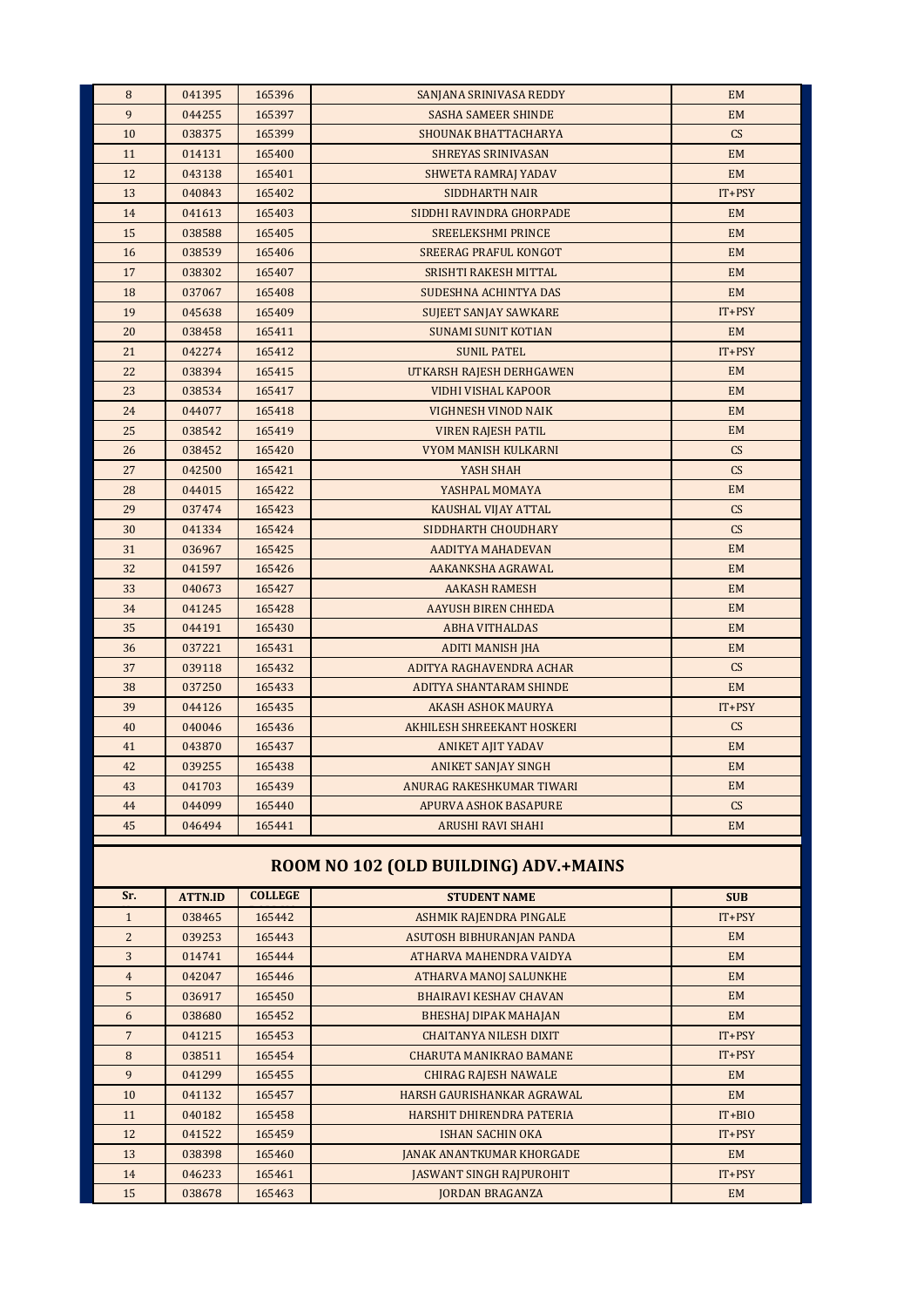| 16 | 040265 | 165464 | KANCHAN KEWALCHAND CHAUDHARY | <b>EM</b> |  |
|----|--------|--------|------------------------------|-----------|--|
| 17 | 040710 | 165465 | <b>KETKI UMESH CHURI</b>     | CS        |  |
| 18 | 045208 | 165466 | <b>KEVIN PATTNI</b>          | <b>EM</b> |  |
| 19 | 037307 | 165467 | <b>KHELAN VIPUL MODI</b>     | <b>EM</b> |  |
| 20 | 039683 | 165468 | <b>KUMAR ABHINANDAN</b>      | <b>EM</b> |  |
| 21 | 038416 | 165469 | <b>LALIT BABURAO SAIL</b>    | CS        |  |
| 22 | 038172 | 165470 | <b>MAHAVIR KALPESH GALA</b>  | <b>EM</b> |  |
| 23 | 037471 | 165471 | <b>MAITREYI EKBOTE</b>       | CS        |  |
| 24 | 041203 | 165472 | <b>MAITRI GADA</b>           | <b>EM</b> |  |
| 25 | 031886 | 165473 | MOHAMMED ARSALAN             | <b>EM</b> |  |
| 26 | 038677 | 165474 | MRUNAL SANTOSH SONAWANE      | $IT+PSY$  |  |
| 27 | 041492 | 165476 | NEHA BALKRISHNA MALAP        | <b>EM</b> |  |
| 28 | 019761 | 165478 | NIHARIKA MAITI               | CS        |  |
| 29 | 041546 | 165479 | NIRJHAR JAISWAL              | $IT+PSY$  |  |
| 30 | 041586 | 165480 | <b>NISHA RAJESH GHARPURE</b> | <b>EM</b> |  |
| 31 | 036435 | 165481 | <b>NISTHA SUNIL VERMA</b>    | <b>EM</b> |  |
| 32 | 043693 | 165482 | <b>NITEEN ARUN PAWAR</b>     | <b>EM</b> |  |
| 33 | 037236 | 165484 | PRATIK HARSH JHA             | <b>EM</b> |  |
| 34 | 042183 | 165485 | PRATIK KALURAM SHINDE        | <b>EM</b> |  |
| 35 | 038303 | 165487 | <b>PUSHPAK SARAF</b>         | <b>EM</b> |  |
| 36 | 036572 | 165488 | RAJ RAMRAO DHIKLE            | CS        |  |
|    |        |        |                              |           |  |

# **ROOM NO 302 (NEW BUILDING) ADV.+MAINS**

| Sr.              | <b>ATTN.ID</b> | <b>COLLEGE</b> | <b>STUDENT NAME</b>             | <b>SUB</b> |
|------------------|----------------|----------------|---------------------------------|------------|
| $\mathbf{1}$     | 036852         | 165489         | <b>RASHI SAILESH DAGA</b>       | EM         |
| $\overline{2}$   | 040813         | 165490         | <b>RHEA KIRAN GHADGE</b>        | <b>EM</b>  |
| 3                | 040091         | 165492         | <b>ROHIT RAMESH</b>             | EM         |
| $\overline{4}$   | 038426         | 165493         | <b>ROSHAN SRIVASTAVA</b>        | <b>EM</b>  |
| 5                | 041110         | 165494         | <b>RUCHA GIRISH PRADHAN</b>     | IT+PSY     |
| 6                | 040157         | 165496         | <b>RUSHIL DINESH PATEL</b>      | EM         |
| $\overline{7}$   | 040965         | 165497         | <b>SAGNIK SUBHENDU ROY</b>      | $IT+PSY$   |
| $\boldsymbol{8}$ | 039279         | 165498         | <b>SAHIL SANJIV GHUGE</b>       | EM         |
| 9                | 013776         | 165499         | <b>SAISH SHETTY</b>             | <b>EM</b>  |
| 10               | 040045         | 165503         | <b>SHASHWAT SUNIL JADHAV</b>    | $IT + BIO$ |
| 11               | 041251         | 165505         | SHIVAM SATYAPRAKASH MISHRA      | EM         |
| 12               | 044096         | 165506         | <b>SHIVANGI KOCHREKAR</b>       | CS         |
| 13               | 020456         | 165507         | SHREYA BALASUBRAMANIAN          | <b>EM</b>  |
| 14               | 028876         | 165508         | <b>SHREYAS NARENDRA JOSHI</b>   | <b>EM</b>  |
| 15               | 039607         | 165509         | <b>SHRIRAM ISHWAR KHUSPE</b>    | <b>EM</b>  |
| 16               | 039745         | 165510         | <b>SHRUTI SOMNATH DEY</b>       | EM         |
| 17               | 037152         | 165512         | <b>SIMRAN NILESH JADHAV</b>     | <b>EM</b>  |
| 18               | 038333         | 165513         | <b>SNEH VILAS PARAB</b>         | <b>EM</b>  |
| 19               | 039247         | 165514         | <b>SRIPRIYA UNDEMANE</b>        | CS         |
| 20               | 041313         | 165515         | SRUSHTI DILKHUSH SAWANT         | IT+PSY     |
| 21               | 037681         | 165516         | SUBHAYAN BIBHAS CHOWDHURY       | CS         |
| 22               | 041087         | 165517         | <b>SUBODH BALASAHEB GAIKWAD</b> | $IT+PSY$   |
| 23               | 021909         | 165518         | <b>SWEBERT CORREA</b>           | CS         |
| 24               | 038669         | 165519         | <b>TANAY SINHA</b>              | <b>EM</b>  |
| 25               | 041246         | 165520         | <b>TANUSHREE PATIL</b>          | <b>EM</b>  |
| 26               | 041860         | 165522         | <b>VANSHIKA PARMAR</b>          | $IT + BIO$ |
| 27               | 037021         | 165523         | <b>VARTIKA GUPTA</b>            | EM         |
| 28               | 038528         | 165525         | <b>VRUKSHA HEMAL JOSHI</b>      | <b>EM</b>  |
| 29               | 036678         | 165526         | YASH RAKESH HIMMATRAMKA         | <b>EM</b>  |
| 30               | 039874         | 165527         | YASH UDAY DALVI                 | IT+PSY     |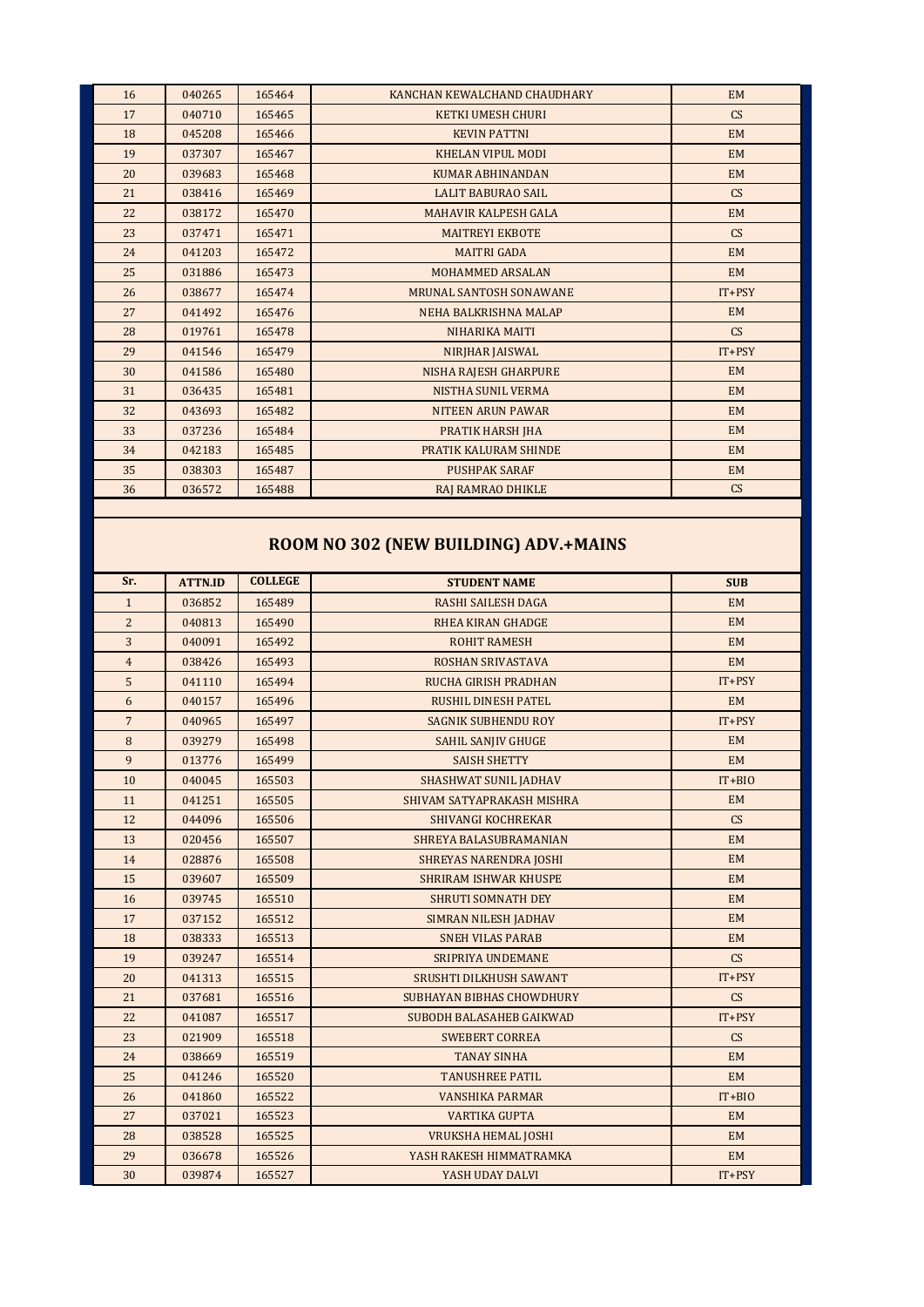### **ROOM NO 301 (OLD BUILDING) ONLY MEDICAL BATCH ONPAPER PJSC,THANE+POWAI+DADAR+ANDHERI**

| Sr.            | <b>ATTN.ID</b> | <b>COLLEGE</b> | <b>STUDENT NAME</b>             | <b>SUB</b>                 |
|----------------|----------------|----------------|---------------------------------|----------------------------|
| $\mathbf{1}$   | 045781         | 165011         | ADARSH SANJAYPRASAD GUPTA       | <b>IT</b>                  |
| $\overline{c}$ | 045758         | 165021         | AJIT HIRAMAN ROUNDHAL           | <b>IT</b>                  |
| 3              | 045651         | 165035         | ANUSHKA ANAND BHOSALE           | IT                         |
| $\overline{4}$ | 046216         | 165036         | APOORVA VINOD SENAPATI          | IT                         |
| 5              | 041248         | 165038         | AREESHA SARVAR MIRZA            | IT                         |
| 6              | 046481         | 165065         | CHIRAG VIJAY JAIN               | IT                         |
| $7\phantom{.}$ | 044386         | 165073         | <b>DARSHAN VILAS PATIL</b>      | IT                         |
| $\, 8$         |                | 165077         | DEVIKA DAYANAND PATIL           | IT                         |
| 9              | 044149         | 165084         | <b>FARIHA TAIYAB DABIR</b>      | IT                         |
| 10             | 036624         | 165087         | <b>GARGI ANAND INAMDAR</b>      | IT                         |
| 11             | 042169         | 165091         | <b>GAUTAMI SAMEER LATHI</b>     | IT                         |
| 12             | 041800         | 165092         | <b>GAYATRI NITIN MUKADAM</b>    | <b>IT</b>                  |
| 13             | 044104         | 165159         | <b>MADIHA IRFAN HULLEK</b>      | IT                         |
| 14             | 045566         | 165163         | <b>MANASVI KAMLESH GADPAYLE</b> | IT                         |
| 15             | 044509         | 165164         | <b>MARGESHI TELI</b>            | IT                         |
| 16             | 045547         | 165170         | MISBA SHAIKH                    | IT                         |
| 17             | 044906         | 165176         | <b>MUKTA DEORUKHKAR</b>         | IT                         |
| 18             | 045492         | 165177         | <b>MUNIRA ANSARI</b>            | IT                         |
| 19             |                | 165178         | <b>NAEEM-UR-REHMAN KHAN</b>     | IT                         |
| 20             | 041992         | 165200         | POOJA KIRAN AVALE               | IT                         |
| 21             | 044233         | 165206         | PRANAV UPENDRA DESHPANDE        | IT                         |
| 22             | 045151         | 165223         | RITIKA PRAKASH OHOL             | IT                         |
| 23             | 011687         | 165228         | ROSHAN TARUN ASATI              | IT                         |
| 24             |                | 165230         | RUCHI KHAVNEKAR                 | IT                         |
| 25             | 044090         | 165232         | SAFA M.MUNAF PALOBA             | IT                         |
| 26             | 042179         | 165236         | <b>SALEHA MULTANI</b>           | IT                         |
| 27             | 041663         | 165244         | SANIKA MAHADEV DHOBALE          | IT                         |
| 28             | 040955         | 165252         | <b>SHAMBHAVI MUKUND JOSHI</b>   | IT                         |
| 29             |                | 165273         | SHUKLA AKANSHA ANIL             | <b>IT</b>                  |
| 30             | 037190         | 165282         | <b>STEFY VARGHESE</b>           | IT                         |
| 31             | 044150         | 165318         | <b>ZOYA ANSARI</b>              | IT                         |
| 32             | 040057         | 165348         | <b>BHARGAV VIJAY KOLEKAR</b>    | IT                         |
| 33             | 038243         | 165353         | <b>GARGI PRAVIN CHAUDHARI</b>   | IT                         |
| 34             | 039909         | 165360         | ISHITA ABHAY MAHAJAN            | $\ensuremath{\mathsf{IT}}$ |
| 35             | 038463         | 165361         | <b>JARED CLAVIAN MONTEIRO</b>   | IT                         |
| 36             | 036975         | 165364         | KRITI BANDYOPADHYAY             | IT                         |
| 37             | 041336         | 165366         | <b>KSHITIJ SINGH</b>            | IT                         |
| 38             | 041091         | 165370         | <b>MAHVISH AFTAB KHAN</b>       | IT                         |
| 39             | 041122         | 165377         | MOHD MONIS MEHER ALAM ANSARI    | IT                         |
| 40             | 042586         | 165404         | SIMRAN JAGDISH SAWANT           | IT                         |
| 41             | 041131         | 165410         | <b>SUMAYYA YUSUF MEMON</b>      | IT                         |
| 42             | 040081         | 165413         | TANAYA PARESH WADEKAR           | IT                         |
| 43             | 036974         | 165414         | UJJAINI RUDRA                   | IT                         |
| 44             | 014672         | 165429         | <b>ABDULLAH SIDDIQUI</b>        | IT                         |
| 45             | 024783         | 165447         | AVINAVA PURKAYASTHA             | IT                         |
| 46             | 040243         | 165449         | <b>B MADHUMATHI</b>             | IT                         |
| 47             | 036914         | 165477         | <b>NEHA RAO</b>                 | IT                         |
| 48             | 044151         | 165491         | ROHAN RAMAKANT KADVE            | IT                         |
| 49             | 044003         | 165500         | <b>SAMEER VINOD MENDHE</b>      | IT                         |
| 50             | 036450         | 165521         | THWISHA RAMAKRISHNAN            | IT                         |
| 51             | 036427         | 165524         | VEDANGI PRAMOD PATIL            | IT                         |
| 52             | 045278         | 164027         | AKANSHA PURUSHOTTAM BHOIR       | IT                         |
| 53             | 045275         | 164028         | ANUSHKA PURUSHOTTAM BHOIR       | IT                         |
|                |                |                |                                 |                            |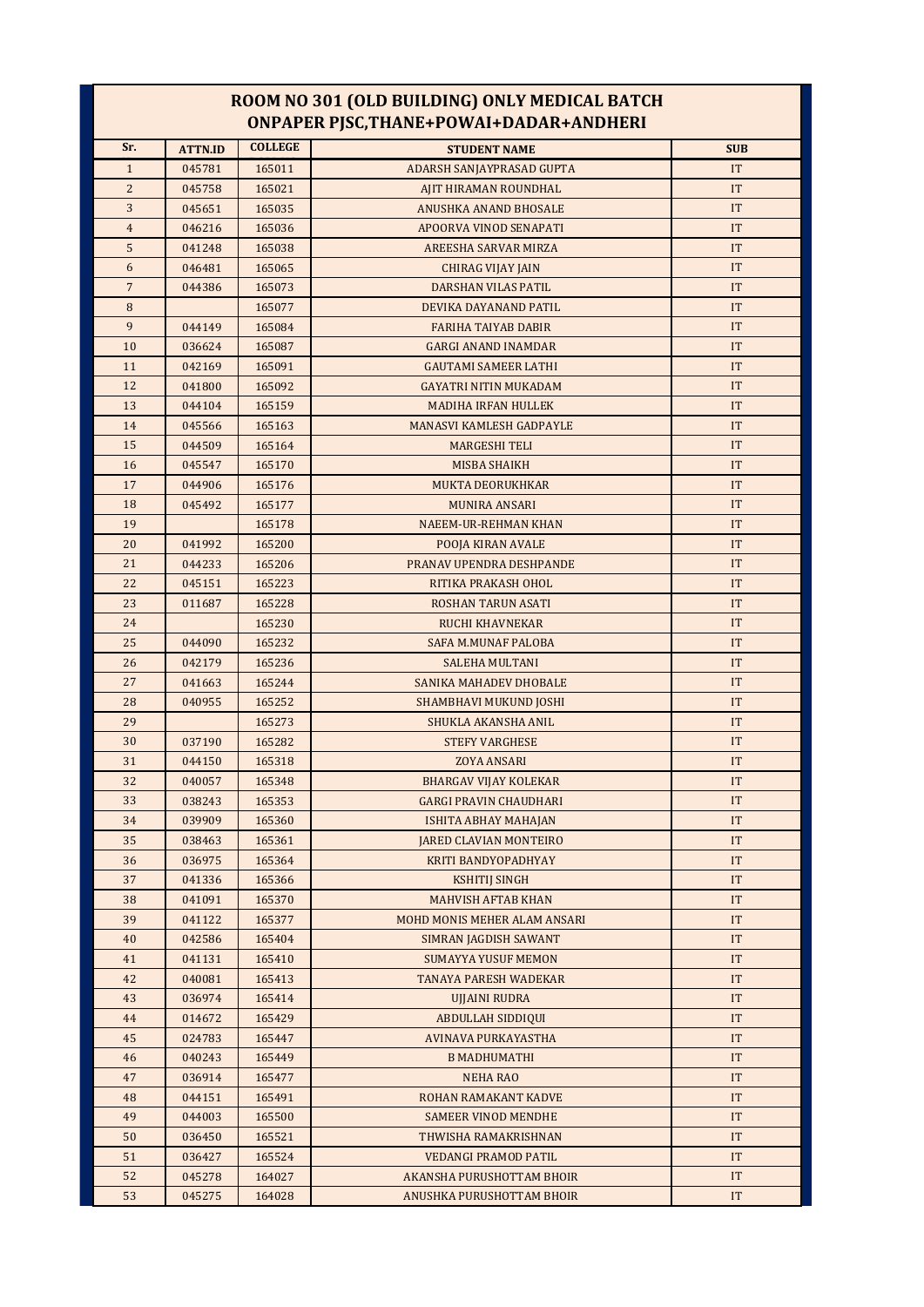| 54              | 045608                                                                | 164050 | <b>GAURI SURESH KADAM</b>        | <b>IT</b>          |  |  |  |  |
|-----------------|-----------------------------------------------------------------------|--------|----------------------------------|--------------------|--|--|--|--|
| 55              | 045418                                                                | 164052 | <b>KETAKI AJIT KAWADE</b>        | IT                 |  |  |  |  |
| 56              | 044912                                                                | A-0001 | <b>SHREYA SATISH POOJARI</b>     | IT                 |  |  |  |  |
|                 | ROOM NO 301 (OLD BUILDING) ONLY MHT-CET BATCH                         |        |                                  |                    |  |  |  |  |
|                 |                                                                       |        | <b>ONPAPER PJSC, THANE+POWAI</b> |                    |  |  |  |  |
| Sr.             | <b>COLLEGE</b><br><b>ATTN.ID</b><br><b>STUDENT NAME</b><br><b>SUB</b> |        |                                  |                    |  |  |  |  |
| $\mathbf{1}$    | 039233                                                                | 165019 | AISHWARYA VISHWAS JAGARE         | <b>EM</b>          |  |  |  |  |
| $\overline{2}$  |                                                                       | 165020 | <b>AJAY RAMBACHAN YADAV</b>      | $IT+PSY$           |  |  |  |  |
| 3               | 044636                                                                | 165027 | <b>ANAIDA BABU</b>               | <b>EM</b>          |  |  |  |  |
| $\overline{4}$  | 045715                                                                | 165133 | <b>KAVYA UMESH SHETTY</b>        | $IT+PSY$           |  |  |  |  |
| 5               | 046383                                                                | 165134 | <b>KENEL HARSHAD MEHTA</b>       | $IT+PSY$           |  |  |  |  |
| 6               | 045770                                                                | 165184 | <b>OMKAR SANJAY MORE</b>         | $IT+PSY$           |  |  |  |  |
| $7\overline{ }$ | 045650                                                                | 165193 | PARTH PRASAD PARANJAPE           | $IT+PSY$           |  |  |  |  |
| 8               | 044167                                                                | 165220 | <b>RIDDHI BHOSALE</b>            | IT+PSY             |  |  |  |  |
| 9               | 046385                                                                | 165222 | RITIK DILIP AGRAWAL              | $IT+PSY$           |  |  |  |  |
| 10              | 046277                                                                | 165233 | SAHIL MAYUR BHANUSHALI           | $IT+PSY$           |  |  |  |  |
| 11              |                                                                       | 165272 | <b>SHUBHAM HALWAI</b>            | $IT+PSY$           |  |  |  |  |
| 12              | 042664                                                                | 165475 | <b>NEEL HIRE</b>                 | $IT+PSY$           |  |  |  |  |
| 13              | 0000000                                                               | 165504 | SHIROTIYA HARIPRASAD SUKHRAM     | <b>PSY + MATHS</b> |  |  |  |  |
| 14              | 046123                                                                | 164016 | Akshata Rajendra Dumbre          | <b>EM</b>          |  |  |  |  |
| 15              | 045747                                                                | 164035 | NITISH RAMACHANDRA DEVADIGA      | CS                 |  |  |  |  |
| 16              | 393696                                                                | 164069 | Tanish Nadkarni                  | <b>EM</b>          |  |  |  |  |
| 17              | 044264                                                                | 164070 | <b>RITIKA SWARUP NAIR</b>        | <b>EM</b>          |  |  |  |  |
| 18              | 046070                                                                | 164097 | <b>VRISHIN SALIAN</b>            | <b>EM</b>          |  |  |  |  |
| 19              | 046224                                                                | 164100 | <b>SHAILESH GOVIND PATHAK</b>    | <b>EM</b>          |  |  |  |  |
| 20              | 044127                                                                | 164103 | RAHUL RAJENDRA SHINDE            | <b>EM</b>          |  |  |  |  |
| 21              | 498439                                                                | 164105 | SHREYA RAGHUNANDAN KULKARNI      | EM                 |  |  |  |  |

## **ROOM NO 401 (NEW BUILDING) ADV.+MAINS ONPAPER POWAI**

| Sr.            | <b>ATTN.ID</b> | <b>COLLEGE</b> | <b>STUDENT NAME</b>           | <b>SUB</b> |
|----------------|----------------|----------------|-------------------------------|------------|
| $\mathbf{1}$   | 020570         | 164001         | <b>AADITYA MANOJ BHAT</b>     | <b>EM</b>  |
| $\overline{c}$ | 040804         | 164002         | AAFIYA SHAMSHAD HUSSAIN       | CS         |
| 3              | 040054         | 164003         | AAMOD SHASHANK SAWANT         | <b>EM</b>  |
| $\overline{4}$ | 037353         | 164004         | <b>ABHINAV VENKATADRI</b>     | CS         |
| 5              | 039126         | 164005         | ABHINAV VISHWAKARMA           | <b>EM</b>  |
| 6              | 037225         | 164006         | <b>ABHISHEK SAHA</b>          | <b>EM</b>  |
| $\overline{7}$ | 037354         | 164007         | <b>ABHISHEK VENKATADRI</b>    | <b>EM</b>  |
| 8              | 041718         | 164008         | <b>ABIN MATHEW</b>            | <b>EM</b>  |
| 9              | 036449         | 164009         | <b>ADITYA AVINASH AROLE</b>   | CS         |
| 10             | 036651         | 164010         | ADITYA RAMKRISHORE KHAIRARI   | <b>EM</b>  |
| 11             | 036964         | 164011         | <b>ADWAIT KALSEKAR</b>        | CS         |
| 12             | 041698         | 164012         | AARYAN SATISH AGRAWAL         | <b>EM</b>  |
| 13             | 031686         | 164013         | <b>VAISHNAVI AINAPURE</b>     | <b>EM</b>  |
| 14             | 042178         | 164014         | AISHWARYA SAMBHAJI TUPE       | CS         |
| 15             | 040735         | 164015         | <b>AKSHAT HITESH MATHUR</b>   | <b>EM</b>  |
| 16             | 040712         | 164017         | <b>ALISHA PUNIT KAPOOR</b>    | CS         |
| 17             | 038719         | 164018         | <b>AMEYA SAWANT</b>           | <b>EM</b>  |
| 18             | 039007         | 164019         | <b>SAHIL SUNIL AMUNDKAR</b>   | <b>EM</b>  |
| 19             | 037334         | 164020         | <b>ANIMESH THAKUR</b>         | CS         |
| 20             | 040933         | 164021         | ARUNDHATI RUPAM BANDOPADHYAYA | CS         |
| 21             | 038263         | 164022         | <b>ATHARVA PRASANNA DATE</b>  | <b>EM</b>  |
| 22             | 038606         | 164023         | ATHARVA HEMANT NARVEKAR       | CS         |
| 23             | 045624         | 164024         | <b>RUTU NITIN BARVE</b>       | <b>EM</b>  |
| 24             | 039045         | 164025         | <b>MEET ANIL BHANUSHALI</b>   | EM         |
| 25             | 041555         | 164026         | <b>AMOGH SURENDRA BHATE</b>   | <b>EM</b>  |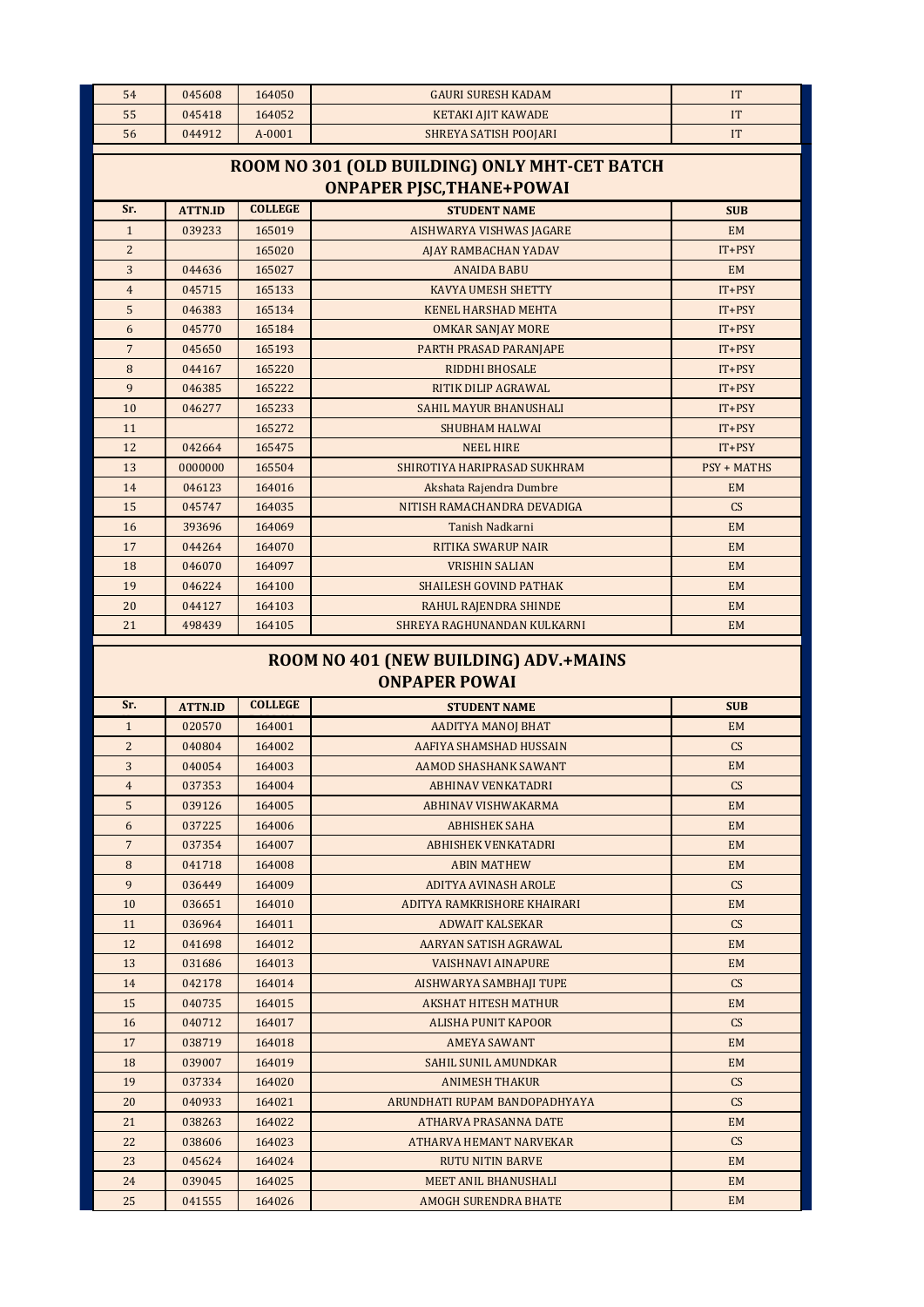| 26 | 045414 | 164029 | <b>SHREYASH SANJAY BOROLE</b>      | <b>EM</b> |
|----|--------|--------|------------------------------------|-----------|
| 27 | 043399 | 164030 | YAYATI SUDESH CHAVAN               | EM        |
| 28 | 041436 | 164031 | <b>GARGIE LALITKUMAR CHAWARDOL</b> | CS        |
| 29 | 040844 | 164032 | <b>CHINMAY SALVI</b>               | <b>EM</b> |
| 30 | 043420 | 164033 | RIDDHISHA SATISH CHITWADGI         | <b>EM</b> |
| 31 | 045470 | 164034 | <b>AARTI BHIMSEN DESAI</b>         | <b>EM</b> |
| 32 | 040465 | 164036 | <b>DHIR DHAMI</b>                  | CS        |
| 33 | 044204 | 164037 | <b>SOHAM SATISH DHURI</b>          | <b>EM</b> |
| 34 | 036594 | 164038 | <b>SELVIN STEVEN FURTADO</b>       | EM        |
| 35 | 038483 | 164039 | <b>GAURAV VIJAY GARMODE</b>        | <b>EM</b> |
| 36 | 018839 | 164040 | <b>TANMAY GIRI</b>                 | EM        |
| 37 | 038643 | 164041 | <b>JANHAVI ASHOK GORE</b>          | CS        |
| 38 | 020455 | 164042 | ZENIL VINOD GOSHER                 | EM        |
| 39 | 044560 | 164043 | ANUSHKA RAMPRAKASH GOYAL           | <b>EM</b> |
| 40 | 037228 | 164044 | <b>SHUBHAM ARUN GUJAR</b>          | EM        |

### **ROOM NO 402 (NEW BUILDING) ADV.+MAINS ONPAPER POWAI**

| Sr.            | <b>ATTN.ID</b> | <b>COLLEGE</b> | <b>STUDENT NAME</b>            | <b>SUB</b> |
|----------------|----------------|----------------|--------------------------------|------------|
| $\mathbf{1}$   | 037273         | 164045         | <b>HERSH RAMCHANDRA KENKRE</b> | <b>EM</b>  |
| $\overline{c}$ | 040031         | 164046         | ISHALI MAHENDRA JADHAV         | <b>EM</b>  |
| 3              | 041557         | 164047         | <b>ISHAN MAHESH KHARAT</b>     | <b>EM</b>  |
| $\overline{4}$ | 041719         | 164048         | <b>VARUN JAIN</b>              | CS         |
| 5              | 029262         | 164049         | <b>JAINIL ASHWIN NAGDA</b>     | <b>EM</b>  |
| 6              | 040088         | 164051         | <b>KARAN DEEPAK KEDIA</b>      | EM         |
| $\overline{7}$ | 045084         | 164053         | <b>ADNAN KHAN</b>              | <b>EM</b>  |
| 8              | 043745         | 164054         | PARTH KALPESH KHARKAR          | <b>EM</b>  |
| 9              | 037365         | 164055         | <b>KORAITH NOEL</b>            | <b>EM</b>  |
| 10             | 041517         | 164056         | <b>SUBODH ANIL KOTKAR</b>      | <b>EM</b>  |
| 11             | 037325         | 164057         | <b>KRITIN PRATEEK MATHUR</b>   | <b>EM</b>  |
| 12             | 019030         | 164058         | <b>KSHITIJ KASHIVE</b>         | <b>EM</b>  |
| 13             | 038256         | 164059         | KSHITIJAA RAJESH YADAV         | <b>EM</b>  |
| 14             | 041506         | 164060         | MIHIR DINESH MAHAJAN           | CS         |
| 15             | 041918         | 164061         | <b>MAHISH VISHANT NAYAK</b>    | <b>EM</b>  |
| 16             | 044032         | 164062         | Sachi Malusare                 | <b>EM</b>  |
| 17             | 042175         | 164063         | <b>MANASI MANOJ MESHRAM</b>    | CS         |
| 18             | 040217         | 164064         | <b>MEGHASHYAM PARAB</b>        | <b>EM</b>  |
| 19             | 045215         | 164065         | NISHA RAMESH MISHRA            | <b>EM</b>  |
| 20             | 039296         | 164066         | MITANSHU GIRISH RESHAMWALA     | CS         |
| 21             | 036872         | 164067         | <b>ATHARVA NITIN MUJUMALE</b>  | <b>EM</b>  |
| 22             | 041061         | 164068         | <b>SEBASTIAN NADAR</b>         | <b>EM</b>  |
| 23             | 036423         | 164071         | ANISH SHIRISH NAVALKAR         | <b>EM</b>  |
| 24             | 036847         | 164072         | <b>NEHA AMOL KALEKAR</b>       | <b>EM</b>  |
| 25             | 044287         | 164073         | NITILA GOKUL KRISHNAN          | <b>EM</b>  |
| 26             | 038675         | 164074         | <b>OJAS SATISH NAIK</b>        | <b>EM</b>  |
| 27             | 044137         | 164075         | <b>SHAWN JOHN PADAMADAN</b>    | CS         |
| 28             | 044029         | 164076         | SIDDHESH MAHENDRA PARKAR       | <b>EM</b>  |
| 29             | 044389         | 164077         | APURVA JAYANT PARKHI           | <b>EM</b>  |
| 30             | 040279         | 164079         | <b>FORUM PATEL</b>             | CS         |
| 31             | 020647         | 164080         | <b>TEJAS PUSHPASEN PATIL</b>   | <b>EM</b>  |
| 32             | 041409         | 164081         | PAVITHARA RAMCHANDRAN          | CS         |
| 33             | 037026         | 164082         | PURVAJA PRAVIN PHALAK          | <b>EM</b>  |
| 34             | 038297         | 164083         | RACHIT HEMAL MEHTA             | <b>EM</b>  |
| 35             | 018068         | 164084         | SIDDHANT ABHIJIT RAJE          | <b>EM</b>  |
| 36             | 040876         | 164085         | <b>SWARAJ VIKAS RAJPURE</b>    | CS         |